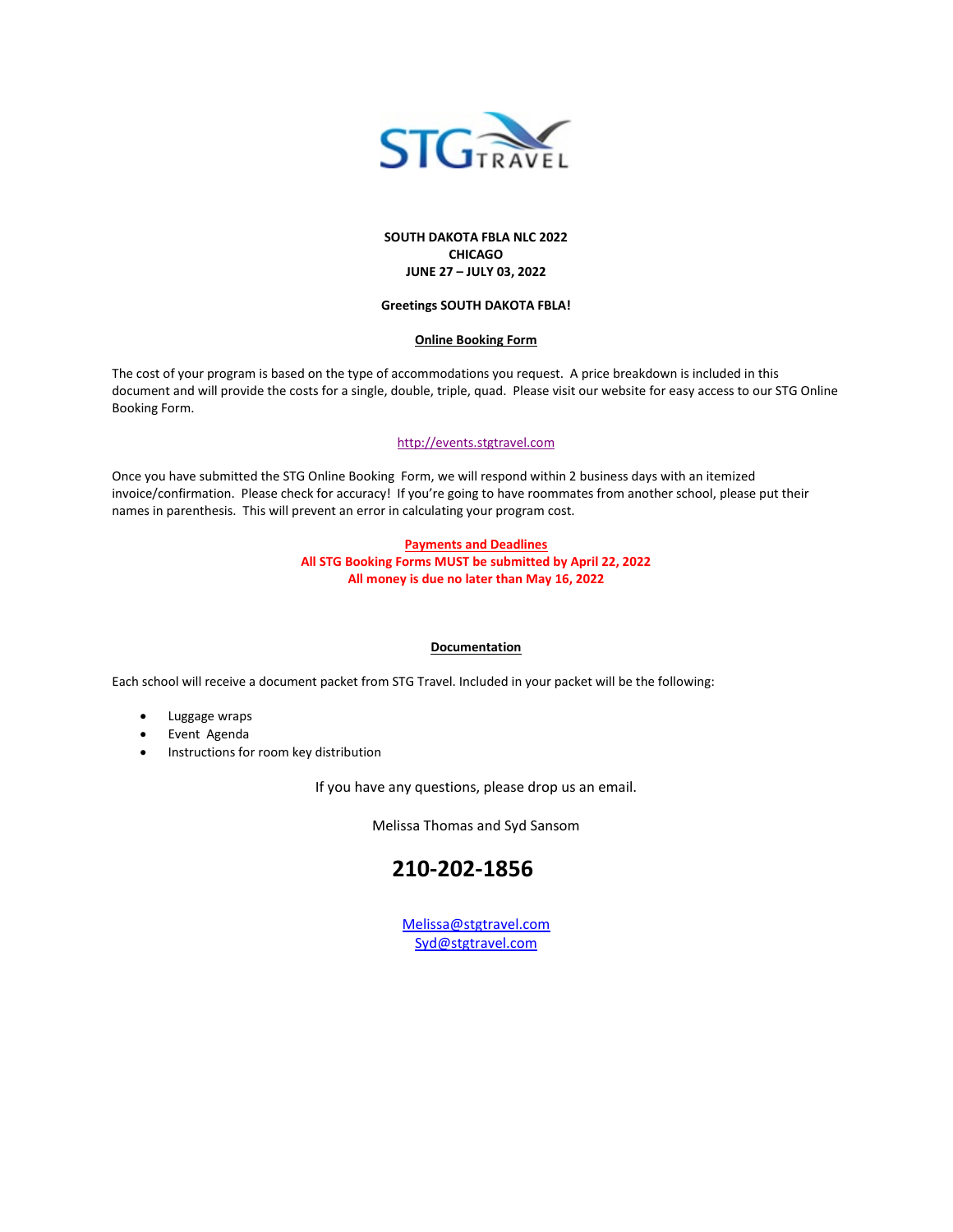#### **SOUTH DAKOTA FBLA NLC 2022 CHICAGO JUNE 27 – JULY 03, 2022**

#### **ITEMIZED LIST OF EXPENSES**

|                        | Single     | <b>Double</b> | <b>Triple</b> | Quad       |
|------------------------|------------|---------------|---------------|------------|
| Room/Tax 6 nights      | \$1692.00  | \$846.00      | \$612.00      | \$459.00   |
| Charter Bus **         | \$425.00   | \$425.00      | \$425.00      | \$425.00   |
| $6/28$ Tour            | 60.00      | \$60.00       | \$60.00       | \$60.00    |
| 6/30 Cubs/Reds         | <b>TBA</b> | <b>TBA</b>    | <b>TBA</b>    | <b>TBA</b> |
| 7/01 Giordanos         | 45.00      | \$45.00       | \$45.00       | \$45.00    |
| <b>SD Spirit Items</b> | 25.00      | \$25.00       | \$25.00       | \$25.00    |
| <b>STG Fee</b>         | 25.00      | \$25.00       | \$25.00       | \$25.00    |
| Total                  | \$2272.00  | \$1426.00     | \$1192.00     | \$1039.00  |

**Suggested optional dining: Lunch on June 29 and/or July 02 – Portillo's Restaurant Company. No reservation is needed for lunch. They have lots of room. Menu is inexpensive with a lot of choices! Perfect for your folks! Just be sure to advise your bus drivers of the time you want to be picked up and of the location!** 

**<https://www.portillos.com/index.html>**

#### It All Began in the Dog House

In 1963, Dick Portillo invested \$1,100 into a small trailer to open the first Portillo's hot dog stand in Villa Park, IL, which he called "The Dog House." Years later, Portillo's has become a brand synonymous with Chicago. In fact, we're kind of a *big dill*- people say it's not a real trip to Chicago unless you eat at Portillo's.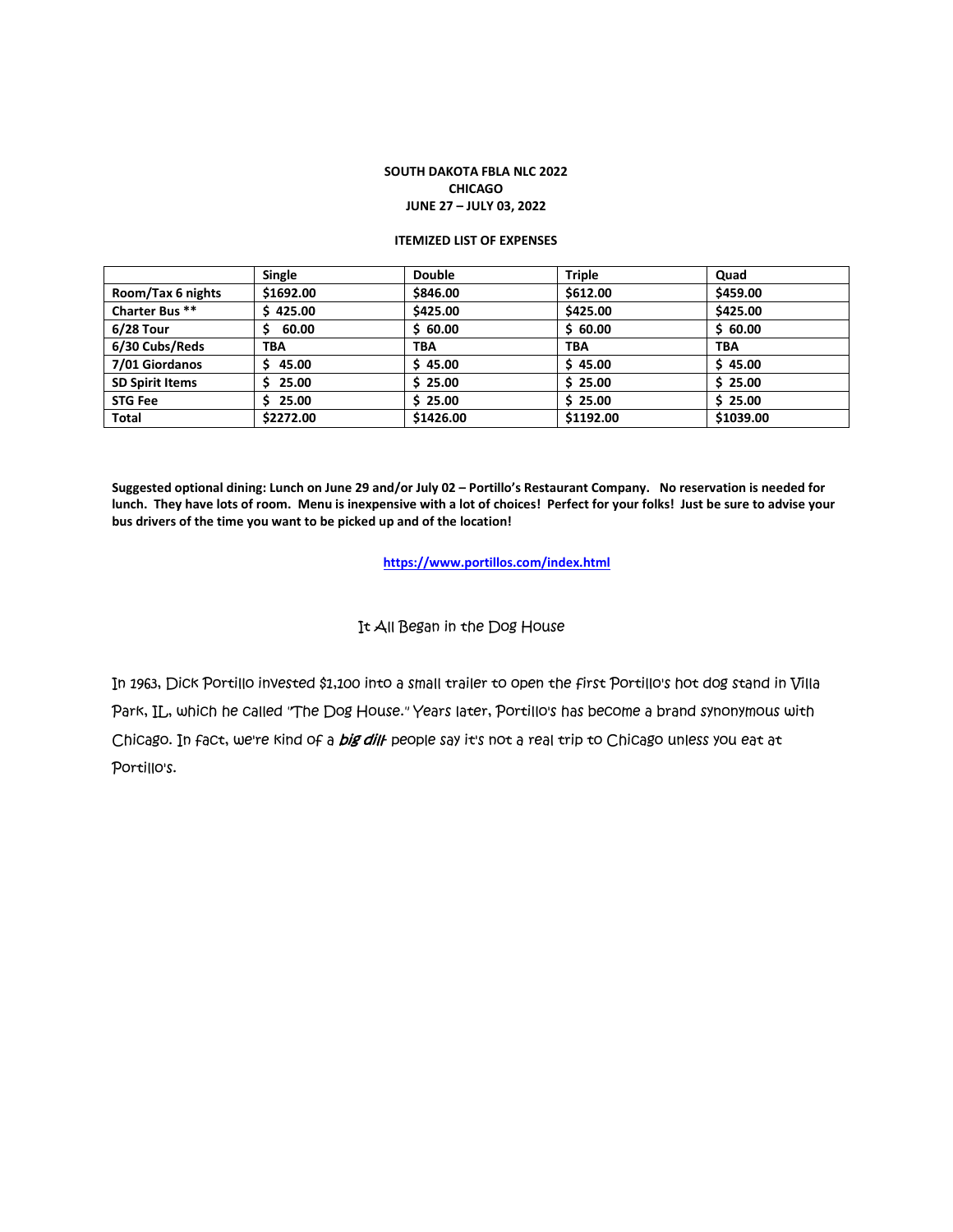#### **SOUTH DAKOTA FBLA NLC 2022 CHICAGO Hyatt Regency McCormick Place**

#### **Cost Computation Form**

#### **6 nights – June 27 – July 03, 2022**

| Single room (per person, based on 1 person in the room) | \$2272.00 |
|---------------------------------------------------------|-----------|
| Double room (per person, based on 2 people in the room) | \$1426.00 |
| Triple room (per person, based on 3 people in the room) | 51192.00  |
| Quad room (per person based on 4 people in the room)    | \$1039.00 |

NOTE: Above rate includes room and tax, all events, charter buses, spirit items

#### **Payments and Deadlines All STG Booking Forms MUST be submitted by April 22, 2022 All money is due no later than May 16, 2022**

| Single $\qquad$ # of rooms @ \$2272 each | $\frac{1}{2}$ |
|------------------------------------------|---------------|
| Double # of rooms @ \$1426 each          | $\frac{1}{2}$ |
| Triple $\qquad$ # of rooms @ \$1192 each | $\sharp$      |
| Quad # of rooms $@$ \$1039 each          | $\sharp$      |
| Total due to STG Travel                  |               |

Please make check(s) payable to STG Travel and mail to our home office in Alabama. There is a 5% surcharge if you use a debit/credit card as payment for part or all of your invoice. Our W9 is posted on our website for your convenience.

#### **STG Travel** 8434 Palmetto Way Foley AL 36535

210-202-1856 [http://events.stgtravel.com](http://events.stgtravel.com/)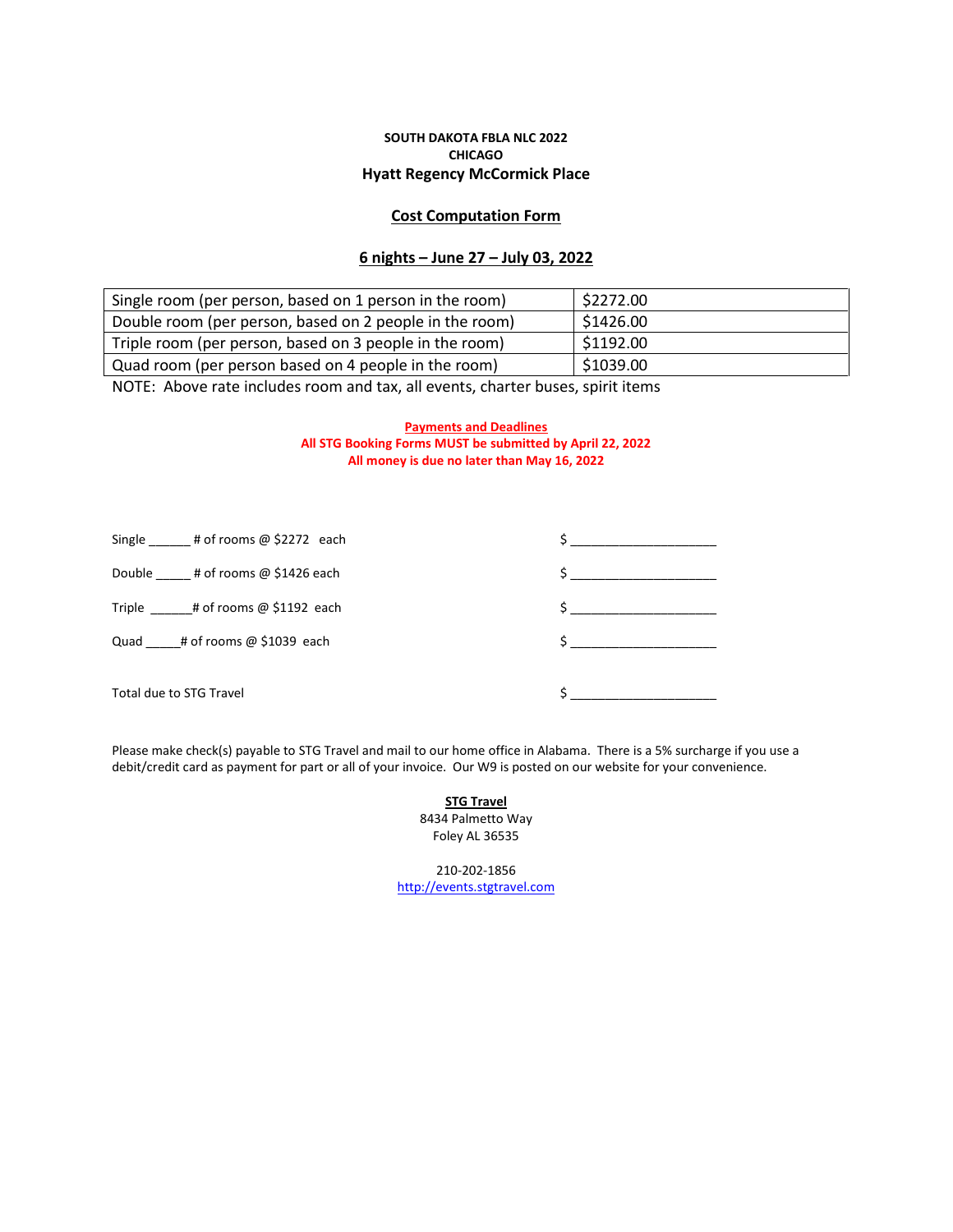#### **SOUTH DAKOTA FBLA** Tuesday **June 28, 2022**

#### **Buses will stage at 9:00am**

#### Untouchables Gangster Tour

**Untouchable Tours –** *Chicago's Original Gangster Tour.* The guides present an accurate account of the crimes and activities that were going on in Chicago during the 1920's and '30's (Prohibition). You will hear the exploits of Capone, Moran, Dillinger and the rest of the boys on this unforgettable Chicago crime tour! Guests remain on the bus for the duration of the tour. **Some sites included are the St. Valentine's Day Massacre, the Biograph Theatre, and the Holy Name Cathedral.** The tour is educational yet fun.The Gangster Guides are professional actors and bring the world of Prohibition and the 1920s to life.

Navy Pier

12:00pm – 1:45pm Lunch on your own

Boat Boarding/Sailing time is 2:30pm Return to dock is 4:00pm

#### Lake & River Architecture Cruise Tour

Experience the city's legendary architecture from the best seat in the house—the river. Our experienced tour guides detail the 130 year long history behind the skyline, while our staff keep you comfortable and entertained. This comprehensive tour navigates through the heart of the city on all three branches of the Chicago River. It's the one thing everyone tells you to do in Chicago, done right.

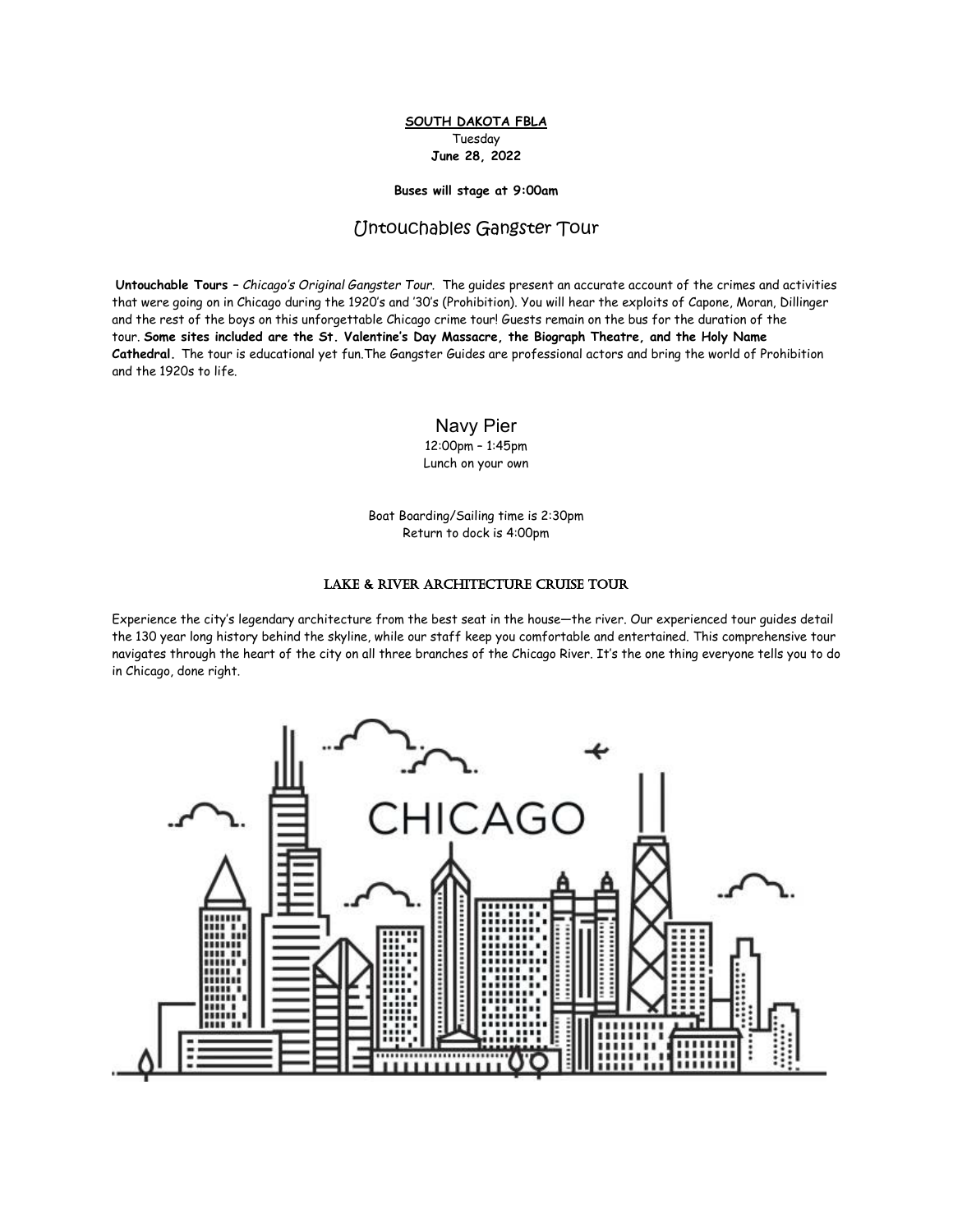

# Cincinnati Reds

## At

## Chicago Cubs

**June 30, 2022**

**Gametime: 7:05pm**

**Ticket price: TBA**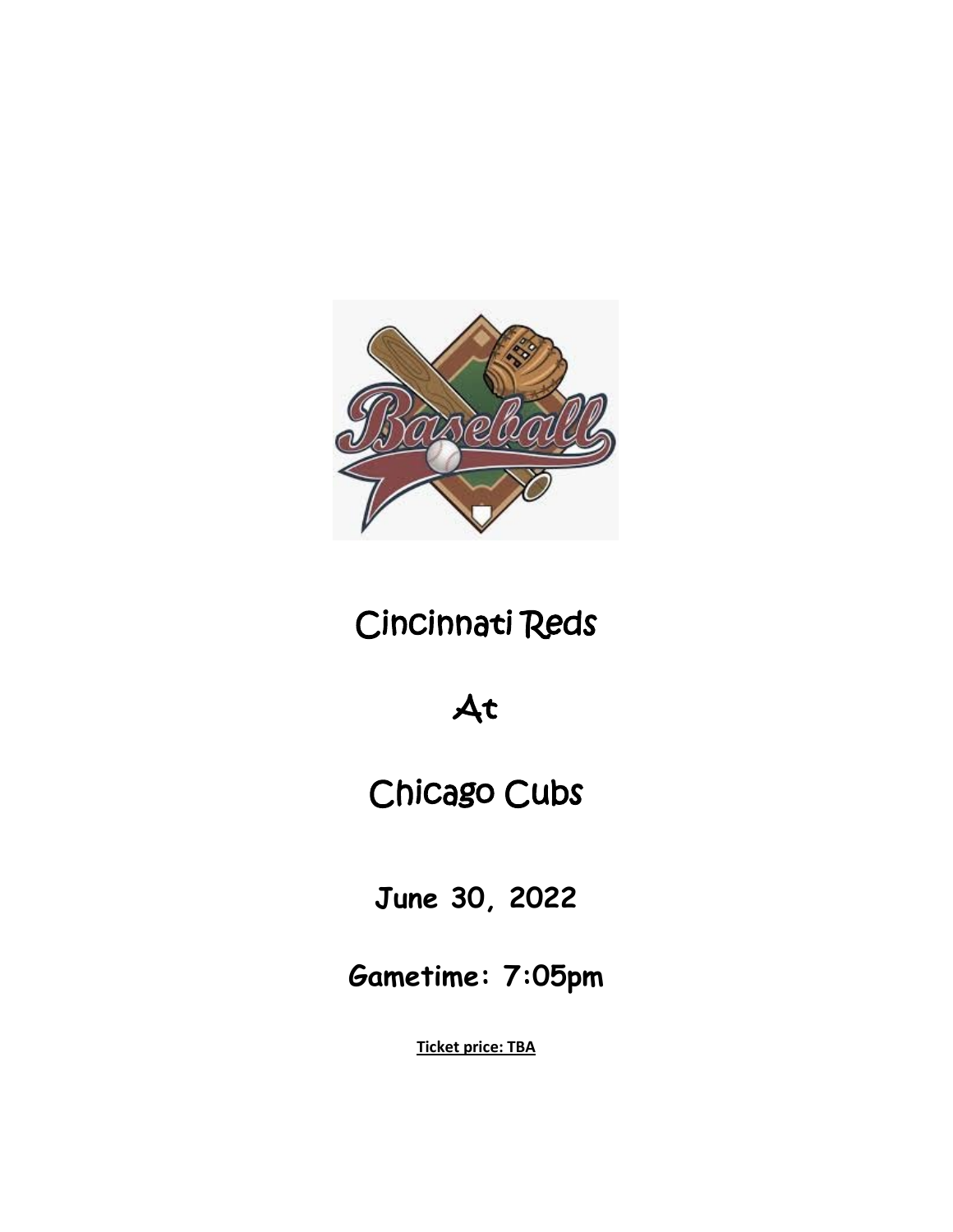**South Dakota FBLA July 01, 2022 Friday**

### **Dinner at** *Siordanos*

**Buses will stage at 6:30pm Dinner is at 7:00pm**

The recipe for Giordano's now-famous stuffed pizza is one that has evolved over 200 years!

It's creation began in a small northern Italian town near Torino, Italy. Mama Giordano was famous around town for her exquisite cooking. Of all her renowned dishes, her most beloved meal was her "Italian Easter Pie". Mama Giordano would serve this double-crusted, cheese stuffed masterpiece on special occasions. This pizza pie became a sacred tradition in the Giordano family and a legend in the town of Torino. Years later, Italian immigrants Efren and Joseph Boglio moved to Chicago to start their own pizza business. The brothers introduced their Mama's recipe for stuffed pizza in 1974, on Chicago's historic south side. Efren and Joseph opened the first Giordano's in the world. Over the next 40 years, and counting, millions of happy and loyal fans as well as hundreds of critics call Giordano's the city's "best" stuffed pizza!

> **Menu:** House Salad Pizza Pies Brownies/Cookies for desert Iced Tea/Sodas